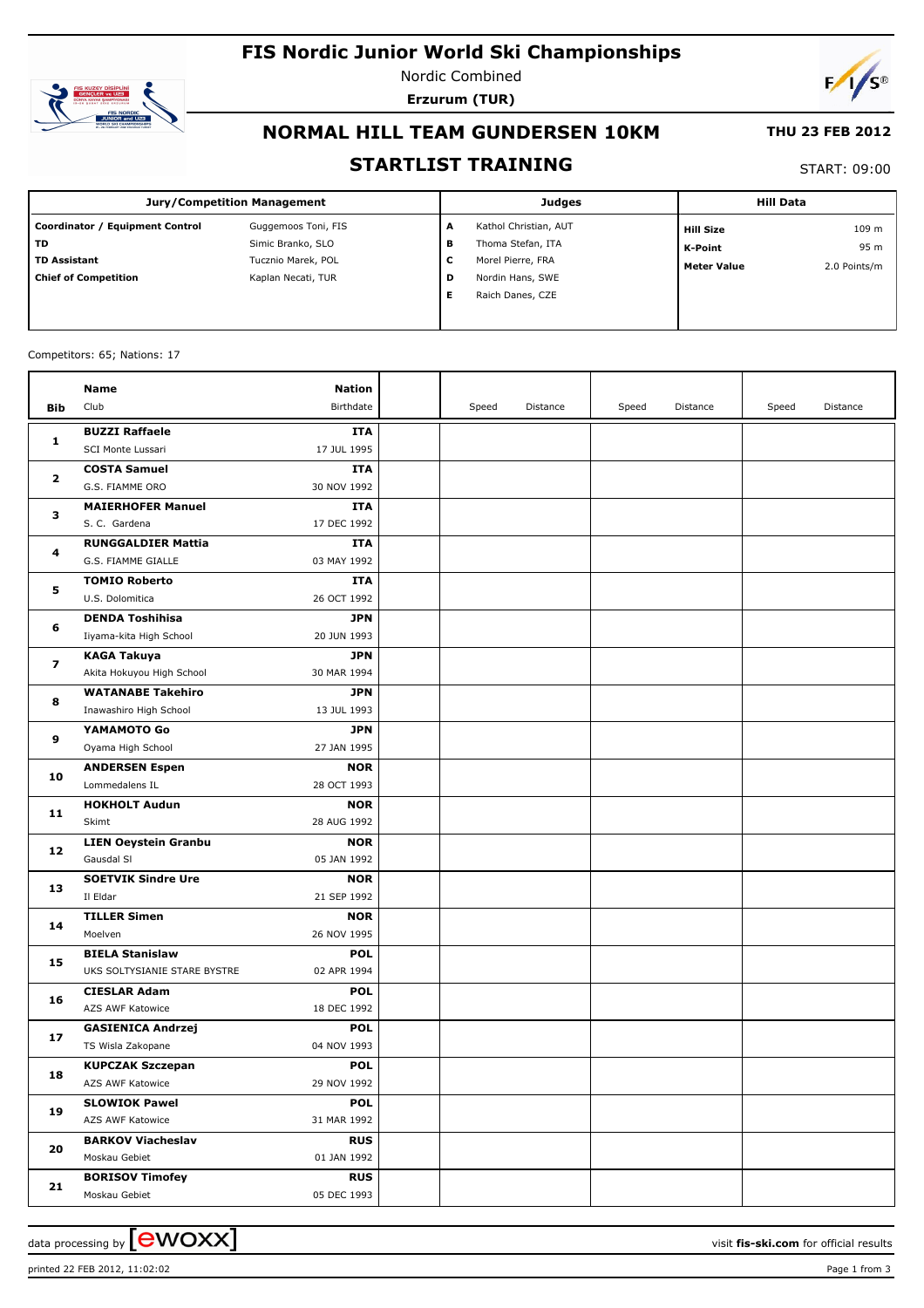## **FIS Nordic Junior World Ski Championships**



Nordic Combined **Erzurum (TUR)**



## **NORMAL HILL TEAM GUNDERSEN 10KM**

#### **THU 23 FEB 2012**

## **STARTLIST TRAINING**

 $CTANT: 00:00$ 

|            |                                               |                           | JIANILLJI INAININU |       |          |       |          | START: 09:00 |          |  |
|------------|-----------------------------------------------|---------------------------|--------------------|-------|----------|-------|----------|--------------|----------|--|
|            | <b>Name</b>                                   | <b>Nation</b>             |                    |       |          |       |          |              |          |  |
| <b>Bib</b> | Club                                          | Birthdate                 |                    | Speed | Distance | Speed | Distance | Speed        | Distance |  |
|            | <b>GUBIN Alexey</b>                           | <b>RUS</b>                |                    |       |          |       |          |              |          |  |
| 22         | Moskau Gebiet                                 | 05 SEP 1992               |                    |       |          |       |          |              |          |  |
|            | <b>KLIMOV Evgeniy</b>                         | <b>RUS</b>                |                    |       |          |       |          |              |          |  |
| 23         | Dinamo Perm                                   | 03 FEB 1994               |                    |       |          |       |          |              |          |  |
|            | <b>MASTIEV Samir</b>                          | <b>RUS</b>                |                    |       |          |       |          |              |          |  |
| 24         | Ekaterinburg                                  | 13 JAN 1993               |                    |       |          |       |          |              |          |  |
|            | <b>OZERKIN Alexey</b>                         | <b>RUS</b>                |                    |       |          |       |          |              |          |  |
| 25         | St. Petersburg                                | 17 JAN 1992               |                    |       |          |       |          |              |          |  |
|            | <b>DRINOVEC Mitja</b>                         | <b>SLO</b>                |                    |       |          |       |          |              |          |  |
| 26         | Nsk Trzic trifix                              | 22 FEB 1996               |                    |       |          |       |          |              |          |  |
|            | <b>MAVC Borut</b>                             | <b>SLO</b>                |                    |       |          |       |          |              |          |  |
| 27         | SSK Ljubno BTC                                | 07 MAR 1994               |                    |       |          |       |          |              |          |  |
|            | <b>OBLAK Luka</b>                             | <b>SLO</b>                |                    |       |          |       |          |              |          |  |
| 28         | SSK Alpina Ziri                               | 07 APR 1994               |                    |       |          |       |          |              |          |  |
|            | <b>SINKOVEC Nace</b>                          | <b>SLO</b>                |                    |       |          |       |          |              |          |  |
| 29         | SSK Alpina Ziri                               | 15 JAN 1992               |                    |       |          |       |          |              |          |  |
|            | <b>TURJAK Alen</b>                            | <b>SLO</b>                |                    |       |          |       |          |              |          |  |
| 30         | SSK Mislinja                                  | 03 JUN 1992               |                    |       |          |       |          |              |          |  |
|            | <b>FAWER Sven</b>                             | <b>SUI</b>                |                    |       |          |       |          |              |          |  |
| 31         | Les Diablerets                                | 11 MAR 1993               |                    |       |          |       |          |              |          |  |
|            | <b>KIRCHHOFER Jan</b>                         | <b>SUI</b>                |                    |       |          |       |          |              |          |  |
| 32         | <b>SC Kriens</b>                              | 18 SEP 1995               |                    |       |          |       |          |              |          |  |
| 33         | <b>KALINICHENKO Vitaliy</b>                   | <b>UKR</b>                |                    |       |          |       |          |              |          |  |
|            | Vorokhta Ski School                           | 09 AUG 1993               |                    |       |          |       |          |              |          |  |
| 34         | <b>PASICHNYK Viktor</b>                       | <b>UKR</b>                |                    |       |          |       |          |              |          |  |
|            | Kremenets ski school                          | 02 NOV 1992               |                    |       |          |       |          |              |          |  |
| 35         | <b>FIELD Clifford</b>                         | <b>USA</b>                |                    |       |          |       |          |              |          |  |
|            | Steamboat Sprgs Winter Sprts Club             | 29 SEP 1992               |                    |       |          |       |          |              |          |  |
| 36         | <b>LOOMIS Adam</b>                            | <b>USA</b>                |                    |       |          |       |          |              |          |  |
|            | Steamboat Sprgs Winter Sprts Club             | 19 MAR 1992               |                    |       |          |       |          |              |          |  |
| 37         | <b>LYNCH Erik</b>                             | <b>USA</b>                |                    |       |          |       |          |              |          |  |
|            | Steamboat Sprgs Winter Sprts Club             | 09 JUN 1994               |                    |       |          |       |          |              |          |  |
| 38         | <b>WARD Michael</b>                           | <b>USA</b>                |                    |       |          |       |          |              |          |  |
|            | Steamboat Sprgs Winter Sprts Club             | 23 DEC 1992               |                    |       |          |       |          |              |          |  |
| 39         | <b>OZTASYONAR Mustafa</b>                     | <b>TUR</b>                |                    |       |          |       |          |              |          |  |
|            |                                               | 03 MAR 1993               |                    |       |          |       |          |              |          |  |
| 40         | <b>BRANDNER Alexander</b>                     | <b>AUT</b>                |                    |       |          |       |          |              |          |  |
|            | SC Bischofshofen                              | 06 SEP 1992               |                    |       |          |       |          |              |          |  |
| 41         | <b>ORTER Philipp</b><br>SV Villach            | <b>AUT</b>                |                    |       |          |       |          |              |          |  |
|            |                                               | 16 FEB 1994               |                    |       |          |       |          |              |          |  |
| 42         | <b>POMMER David</b><br>SV Innsbruck- Bergisel | <b>AUT</b><br>08 MAR 1993 |                    |       |          |       |          |              |          |  |
|            |                                               |                           |                    |       |          |       |          |              |          |  |
| 43         | <b>REHRL Franz-Josef</b><br>WSV Ramsau        | <b>AUT</b><br>15 MAR 1993 |                    |       |          |       |          |              |          |  |
|            | <b>SEIDL Mario</b>                            |                           |                    |       |          |       |          |              |          |  |
| 44         | TSU St. Veit                                  | <b>AUT</b><br>08 DEC 1992 |                    |       |          |       |          |              |          |  |
|            | <b>DANDURAND Sebastien</b>                    | <b>CAN</b>                |                    |       |          |       |          |              |          |  |
| 45         | Altius Nordic ski club                        | 18 APR 1993               |                    |       |          |       |          |              |          |  |
|            | <b>MAH Nathaniel</b>                          | <b>CAN</b>                |                    |       |          |       |          |              |          |  |
| 46         | Altius Nordic ski club                        | 08 SEP 1995               |                    |       |          |       |          |              |          |  |
|            | <b>OPLISTIL Adam</b>                          | <b>CZE</b>                |                    |       |          |       |          |              |          |  |
| 47         |                                               | 01 JAN 1993               |                    |       |          |       |          |              |          |  |